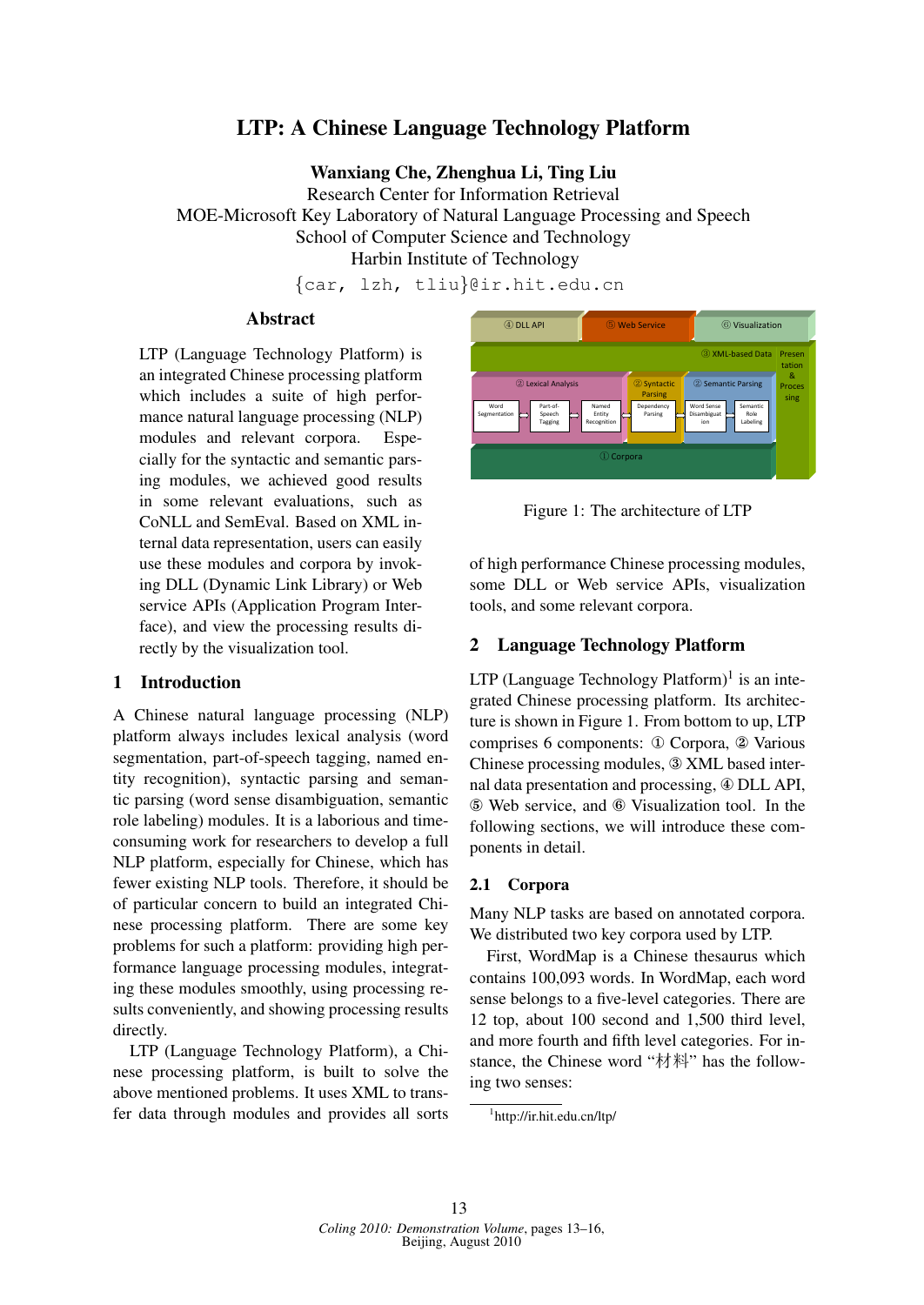1. "物(entity) → 统称(common name) → 物 资(goods) → 物资(goods) → 材料(material)"

2. "人(human beings) → 才识(ability) → 俊 杰(hero) → 人才(talents) → 人才(talents)"

We can see that the two senses belong to "物" (entity) and " $\lambda$ " (human beings) top categories respectively. In each category, the concept becomes more and more specifical.

The second corpus is Chinese Dependency Treebank (CDT) (Liu et al., 2006). It is annotated with the dependency structure and contains 24 dependency relation tags, such as SUB, OBJ, and ADV. It consists of 10,000 sentences randomly extracted from the first six-month corpus of People's Daily (China) in 1998, which has been annotated with lexical tags, including word segmentation, part-of-speech tagging, and named entity recognition tags<sup>2</sup>.

### 2.2 Chinese Processing Modules

We have developed 6 state-of-the-art Chinese processing modules for LTP.

1. Word Segmentation (WordSeg): A CRF model (Lafferty et al., 2001) is used to segment Chinese words. All of the People's Daily (China) corpus is used as training data.

2. Part-of-Speech Tagging (POSTag): We adopt SVMTool3 for Chinese POS tagging task (Wang et al., 2009). The People's Daily corpus is also used here.

3. Named Entity Recognition (NER): LTP can identify six sorts of named entity: Person, Loc, Org, Time, Date and Quantity. A maximum entropy model (Berger et al., 1996) is adopted here. We still used the People's Daily corpus.

4. Word Sense Disambiguation (WSD): This is an all word WSD system, which labels the WordMap sense of each word. It adopts an SVM model (Guo et al., 2007), which obtains the best performance in SemEval 2009 Task 11: English Lexical Sample Task via English-Chinese Parallel Text.

5. Syntactic Parsing (Parser): Dependency grammar is used in our syntactic parser. A high order graph-based model (Che et al., 2009) is adopted here which achieved the third place of

| <b>Modules</b> | <b>Performance</b>             | <b>Speed</b> |
|----------------|--------------------------------|--------------|
| WordSeg        | $F1 = 97.4$                    | 185KB/s      |
| POSTag         | The overall Accuracy<br>$=$    | 56.3KB/s     |
|                | $97.80\%$ , and the out of vo- |              |
|                | cabulary word $Accuracy =$     |              |
|                | 85.48%                         |              |
| <b>NER</b>     | The overall $F1 = 92.25$       | 14.4KB/s     |
| WSD            | <b>WSD</b><br>The all word     | 7.2KB/s      |
|                | $Accuracy = 94.34\%$           |              |
|                | and the multi-sense word       |              |
|                | $Accuracy = 91.29\%$           |              |
| Parser         | LAS (Labeled Attachment        | 0.2KB/s      |
|                | Score) = $73.91\%$ and UAS     |              |
|                | (Unlabeled Attachment)         |              |
|                | Score) = $78.23\%$             |              |
| SRI.           | $F1 = 77.15$                   | 1.3KB/s      |

Table 1: The performance and speed for each module.

the dependency syntactic parsing subtask in the CoNLL-2009 Syntactic and Semantic Dependencies in Multiple Languages Shared Task (Hajič et al., 2009).

6. Semantic Role Labeling (SRL): SRL is to identify the relations between predicates in a sentence and their associated arguments. The module is based on syntactic parser. A maximum entropy model (Che et al., 2009) is adopted here which achieved the first place in the joint task of syntactic and semantic dependencies of the CoNLL-2009 Shared Task.

Table 1 shows the performance and speed of each module in detail. The performances are obtained with n-fold cross-validation method. The speed is gotten on a machine with Xeon 2.0GHz CPU and 4G Memory.

At present, LTP processes these modules with a cascaded mechanism, i.e., some higher-level processing modules depend on other lower-level modules. For example, WSD needs to take the output of POSTag as input; while before POSTag, the document must be processed with WordSeg. LTP can guarantee that the lower-level modules are invoked automatically when invoking higherlevel modules.

### 2.3 LTML

We adopt eXtensible Markup Language (XML) as the internal data presentation for some reasons. First, XML is a simple, flexible text format, and plays an increasingly important role in the ex-

<sup>&</sup>lt;sup>2</sup>http://icl.pku.edu.cn/icl\_res/

<sup>3</sup> http://www.lsi.upc.edu/∼nlp/SVMTool/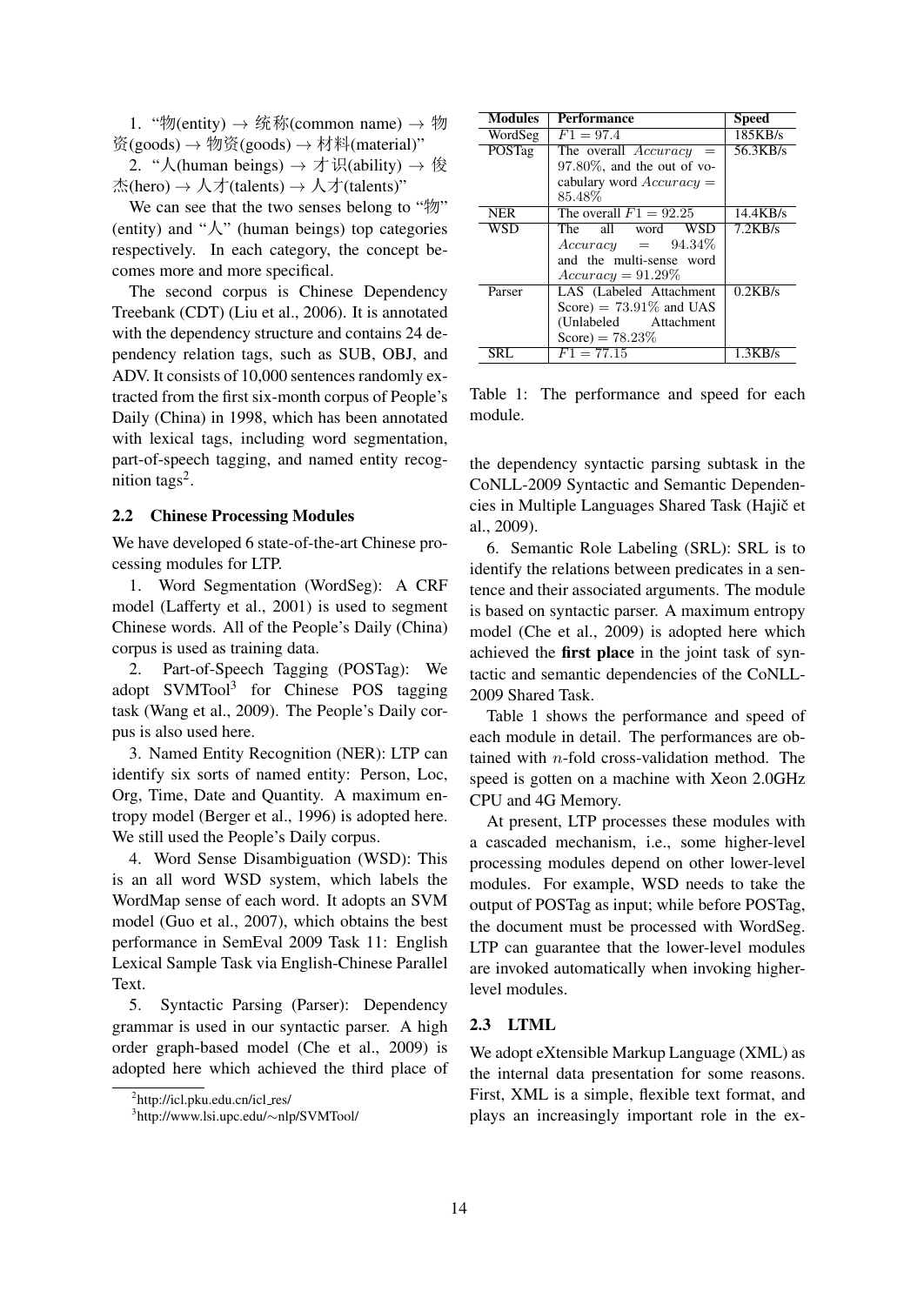change of a wide variety of data on the Web and elsewhere. Second, there exist many powerful and simple XML parsers. With these tools, we can easily and effectively achieve all kinds of operations on XML. Finally, based on XML, we can easily implement visualization with some script languages such as JavaScript.

Based on XML, we have designed a tag-set for NLP platform, named LTML (Language Technology Markup Language). Basically, we regard a word as a unit. The word has attributes such as id, pos, wsd, etc., which indicate the index, part-ofspeech, word sense, etc. information of the word. A sentence consists of a word sequence and then a series of sentences compose a paragraph. The semantic role labeling arguments are attached to semantic predicate words. The meaning of each tag and attribute are explained in Table 2.

| Tag                         | <b>Meaning</b> | Attr.           | <b>Meaning</b>                         |
|-----------------------------|----------------|-----------------|----------------------------------------|
| $\leq$ ltml $>$             | Root node      |                 |                                        |
| $<$ doc $>$                 | Document       |                 |                                        |
|                             | level          |                 |                                        |
| $<$ para $>$                | Paragraph      | $\overline{id}$ | Paragraph<br>index                     |
|                             | in doc         |                 | in doc                                 |
| $<$ sent $>$                | Sentence       | id              | Sentence index in                      |
|                             | in para        |                 | paragraph                              |
|                             |                | id              | Word index in                          |
|                             |                |                 | sentence                               |
|                             |                | cont            | Word content                           |
|                             |                | pos             | Part of speech of                      |
|                             |                |                 | word                                   |
| $<$ word $>$                | Word<br>in     | ne              | Named entity type                      |
|                             | sentence       |                 | of word                                |
|                             |                | wsd             | Word sense code                        |
|                             |                |                 | in WordMap                             |
|                             |                | parent          | Word id of this                        |
|                             |                |                 | word depends on                        |
|                             |                |                 | in syntax tree                         |
|                             |                | relate          | $\overline{\text{Syntax}}$<br>relation |
|                             |                |                 | type                                   |
|                             |                | id              | Argument index                         |
|                             |                |                 | of this word                           |
|                             | Semantic       | type            | Semantic role of                       |
|                             | argu-          |                 | this argument                          |
|                             | ments          |                 |                                        |
| $\langle \text{arg}\rangle$ | of a word      | beg             | Beginning word                         |
|                             |                |                 | id of this argu-                       |
|                             |                |                 | ment                                   |
|                             |                | end             | Ending word id of                      |
|                             |                |                 | this argument                          |

Table 2: Tags and attributes of LTML

# 2.4 DLL API

In order to gain the analysis results of LTP, we provide various DLL APIs (implemented in C++ and Python), which can be divided into three classes: I/O operation, module invoking, and result extraction.

1. I/O Operation: Load texts or LTML files and convert them into DOM (Document Object Model); Save DOM to XML files.

2. Module Invoking: Invoke the 6 Chinese processing modules.

3. Result Extraction: Get the results produced by the modules.

Through invoking these APIs, users can accomplish some NLP tasks simply and conveniently. Assuming that we want to get the part-of-speech tags of a document, we can implement it with Python programming language easily as shown in Figure 2.

| from Itp interface import *                |                       |  |  |  |
|--------------------------------------------|-----------------------|--|--|--|
| CreateDOMFromTxt("test.txt") # Load a text |                       |  |  |  |
| POStag()                                   | $#$ Invoke POS tagger |  |  |  |
| for i in range (CountSentenceInDocument ): |                       |  |  |  |
| $#$ Handle each sentence in a document     |                       |  |  |  |
| word $list = GetWordsFromSentence(i)$      | $#$ Get words         |  |  |  |
| pos $list = GetPOSsFromSentence(i)$        | $\#$ Get POS          |  |  |  |
|                                            |                       |  |  |  |

Figure 2: LTP Python API example

However, the DLL API has some shortcomings. First, it only can be used on Microsoft Windows machines. Second, users must download huge model files when LTP is updated. Third, LTP needs a high performance machine to run. All of above problems prevent from its widespread applications.

# 2.5 Web Service

In recent years, the Internet has become a platform where we can acquire all kinds of services. Users can build their own applications using LTP Web services conveniently. The LTP Web service has the following four advantages:

- 1. No need to setup LTP system.
- 2. No need to burden hardware to run LTP.